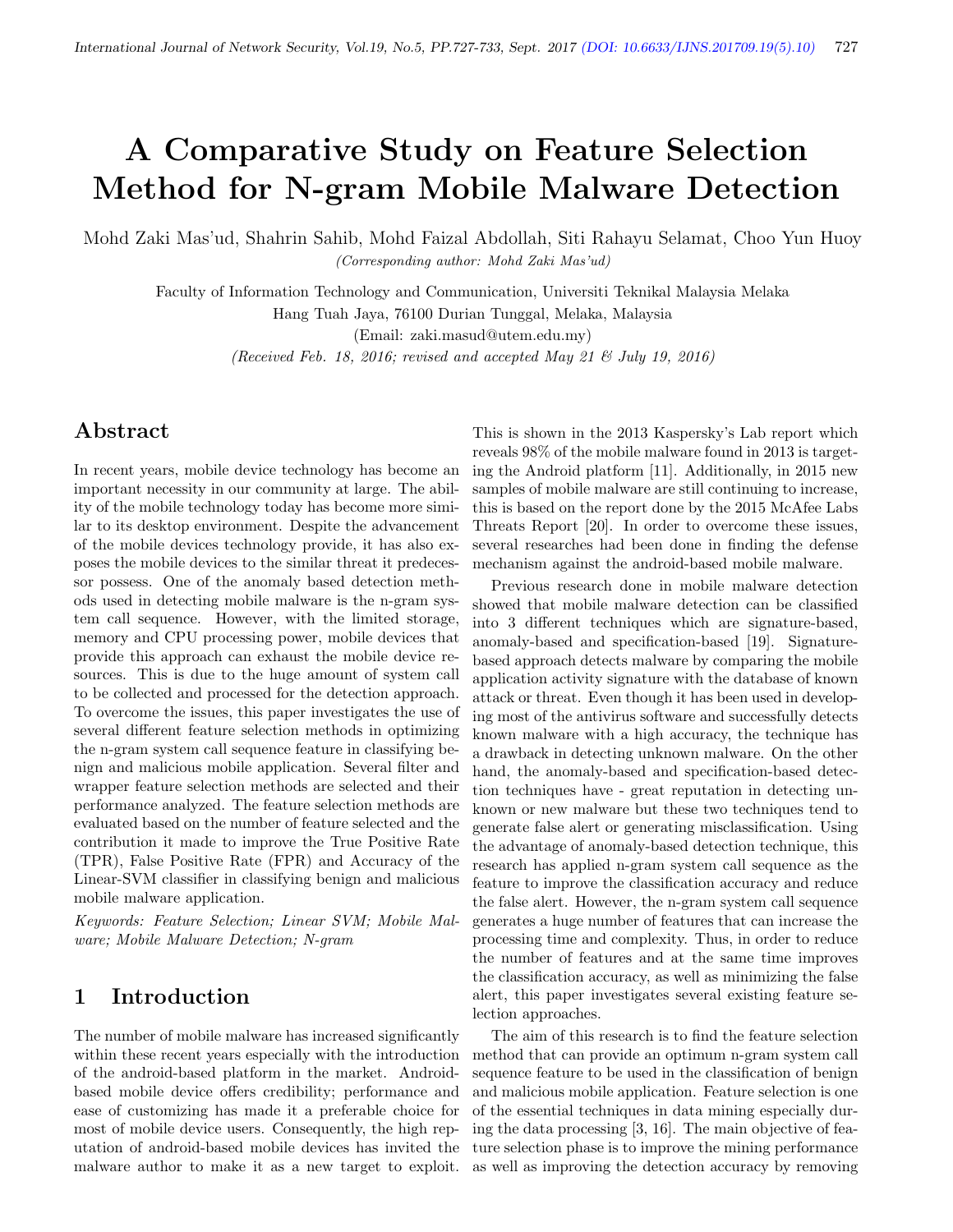irrelevant, redundant and noisy data from the dataset. Subsequently, as the number of irrelevant features is removed the data mining process become less complex to process and this can speed up the classification or clustering process.

The remainder of this paper is divided into four parts whereby section two and three review the background domain of n-gram system call sequence in mobile malware detection and the related feature selection approach investigated in this research. Section four explains the experimental setup used in evaluating the selection feature selection method. Section five presents and discusses the experimental result. Finally, the conclusion and future work is drawn in the last section.

#### 1.1 N-gram in Mobile Malware Detection

Mobile malware has become a lethal threat to mobile device users as the effects of mobile malware infection can be from stealing confidential information from the device, monitoring user activity and location, overcharge users by sending random SMS and MMS to contact, launching denial of services attack from user devices and overloading device resources such as memory, battery and storage [17]. One of the options in detecting these activities on mobile devices is by monitoring system call invoked by the mobile application [18]. Xi et al. [27], Crowdroid [5], Isohara et al. [12], AMDA [1] and MADAM [9] are among the works using system call as the features in classifying benign and malicious mobile application. From all these - works, only Isohara et al. use signature-based detection approach and the rest use anomaly-based detection approach that takes each single occurrence of the system call as the feature.

The use of anomaly-based detection approach in detecting mobile malware application can lead to the generation of false alert in which the benign application might be misclassify as a malicious mobile application or the other way around. This issue can be improved by using a feature of a sequence system call occurrence which has been used text classification and speech recognition domain [7, 13, 22, 24]. Known as n-gram analysis, n is the value of the number of sequence and it can represent the whole system call invoke to execute a malicious. For malware detection, n-gram analysis approach has been implemented in classifying malware using its byte level information [4, 21] and its opcode [6, 26] but this requires the malware application to be decompiled before the detection process take places.

Despite the improvement in reducing the false alert, the n-gram analysis can cause a huge number of features to be captured and processed. This is not an applicable option in a limited processing power and resources devices such as mobile device. The number of system call in an android 4.0.4 OS is 300 [25], yet only 111 system call is invoked during the experiment. Accordingly, as the n value increases, the total number of system call sequence used as features is also increases to the power of n. For example, for  $n=2$  the total of system call sequence to be

collected for this experiment is equal to 1112 or 12 321 and if n=3, the total of system call sequence to be collected is equal to 1113 or 1 367 631 which is quite a huge number to be processed in a classification problem. To reduce the number of relevance features in the classification, this research investigates several feature selection methods. The best feature selection method is evaluated based on the optimum number of features it generates and how good the features contribute in improving the classification accuracy while reducing the false alert.

#### 1.2 Feature Selection

The n-gram system call sequence can generate a large number of features to be used in the classification and can contribute to the degradation of classification performance. This can be caused by the existence of useless features that might not be useful at all in classifying the problem. In order to overcome this matter, feature selection method is introduced in the framework for the purpose of finding the optimum features which can improve the classification performance and accuracy [2, 8, 10, 23]. In addition, the feature selection also contributes in reducing the number of selected features to be logged, thus less number of storage is used.



Figure 1: Filter method

Generally, there are 3 feature selection methods; filter method, wrapper method, and embedded method [23]. Filter method is illustrated in Figure 1. This method evaluates the significance of each feature using statistical approach that scored and ranked most relevance features. Features that obtained the highest ranked and scored are most likely to be chosen as the features in machine learning problem, whereas features with the lowest value are removed. Filter method is fast to compute and not affecting any of the classifier used; however this method ignores the feature dependencies and disregards the in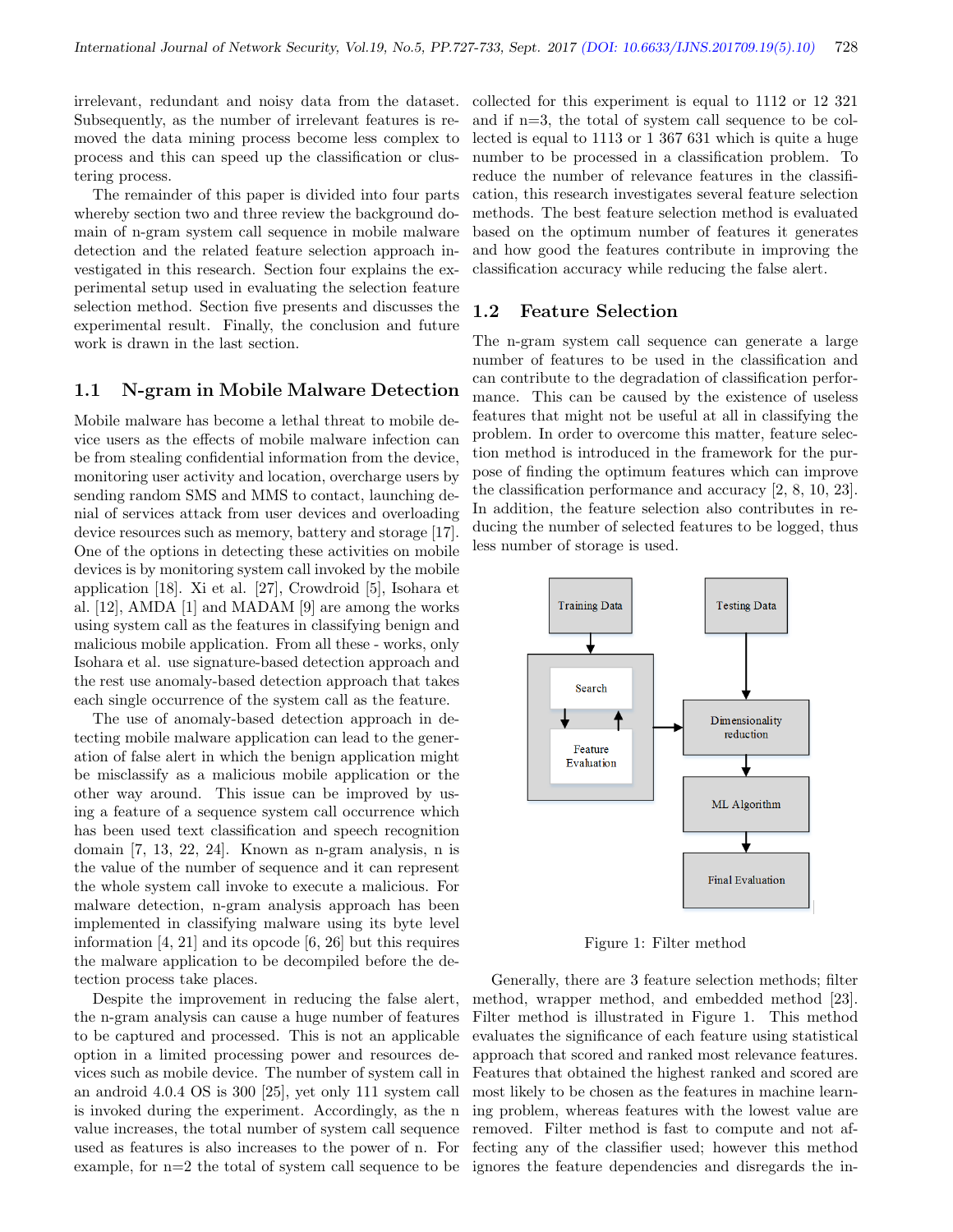teraction with the classifier. Furthermore, the threshold or the cut off value of the feature scored and ranked is not properly specified.



Figure 2: Wrapper method

Figure 2 illustrates wrapper method which evaluates subset of features using induction algorithm that incorporated the classifier as part of the evaluation. Thus, the features selected are specifically tailored and optimize to the classifier. Even though it is computationally intensive, wrapper method provides a possibility of interaction between features that can generate a more accurate classification. Meanwhile, embedded method is proposed to incorporate the advantages of the filter and wrapper method. The features are evaluated inside the induction algorithm itself and computationally intensive compared with wrapper methods. Nevertheless, for the purpose of finding the optimum selection method in the n-gram system call sequence feature, this paper only evaluates filter and wrapper selection methods. Four different filter methods, namely Correlation-based Feature Selection (CFS), Chi Square (CHI), Information Gain (IG), ReliefF (RF) and one wrapper method with a Linear SVM classifier (WR) are chosen to be evaluated in this paper.

CFS selects feature subset based on the maximal correlation of the subset to the class and the minimal correlation between the features. The features are ranked by using a correlation based heuristic evaluation function [14]. Meanwhile, CHI method evaluates feature subset with respect to the class labels based on the  $x^2$ -statistic function. The features are ranked and the higher the features ranked, the most likely it is chosen as the features. Similarly, IG also select features by ranking the feature based on the score generated on how much information about the class is gained when using the feature. RF assesses an attribute by repetitively sampling a feature and considering the value of the given attribute for the nearest features of the same and different class [14]. The wrapper

method generates a subset of feature candidate using a search method and applied it to the Linear SVM classifier to be evaluated using the classification Accuracy and Root Mean Square Error (RMSE) [15]. The feature subset that produced the best accuracy and RMSE is used as the features. The next section describes the methodology and the experimental setup used in evaluating these feature selection methods.

# 2 Methodology

The objective of this study is to compare and suggest feature selection method to be used in selecting the optimum system call features in classifying benign and malicious android application. To achieve the objective stated, an extensive and rigorous empirical comparative study is designed and conducted. The experiment is conducted through several phases namely system call log phase, ngram extraction phase, feature selection method comparison phase and followed by machine learning classifiers phase that is used for evaluating the feature selection method. The entire phase involved in this study is illustrated in Figure 3.



Figure 3: Research methodology

The four phases in the research methodology in Figure 3 begins with data collection phase where the system call invoked by the application is collected. Mobile applications used in the experiment are from 102 malware infected applications from the MalGenome Project [28] and 100 normal android application downloaded from Google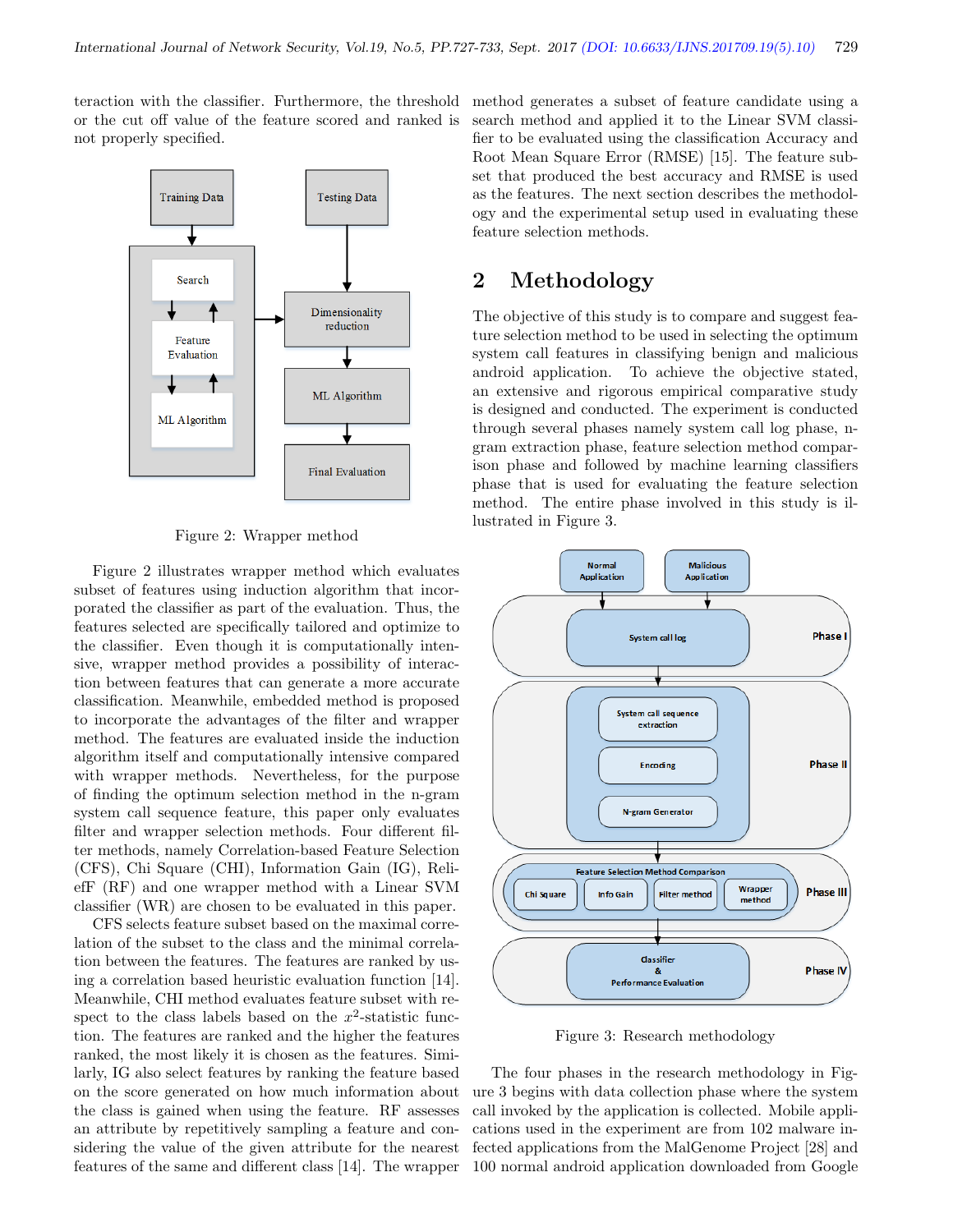Play. In order to validate the benign and malicious application, the application used in this experiment has been verified by Bitdefender, eseT and VirusTotal for verification whether it is truly a malicious or benign application. Each android application is executed on a Samsung P6800 Galaxy tab 7.7 that is connected to a network experimental testbed via Wi-Fi. Each tablet is also provided with an active GSM service. Each application installed in the tablet is stimulated with user interaction as well as other mobile users common activities such as web browsing, sending and receiving SMS for duration of 10 minutes. During the execution and stimulation processes, a tool called strace is used to capture all the system calls invoked by the installed application. Once the android application has gone through these processes, the tablet is wiped out clean to its factory setting before the next application is executed.

The captured system call is then processed in the second phase where the output from the strace is transformed to a sequence of n-gram system call. Then in the third phase, the system call sequence is applied to several feature selection methods for generating the best feature. The next phase takes the best feature generated from each feature selection method and applied it to the classification method. This final phase also evaluated the number of feature selected and the classification performance in term of the Accuracy, True Positive Rate (TPR) and False Positive Rate (FPR).

### 3 Analysis and Discussion

The primary consideration in this study is to evaluate feature selection method that can reduce the number of features selected while improving the classification between the benign and malicious mobile application. The n value for the n-gram system call sequence used in this experiment is 3. This is based on the reason that if all the features are used during the classification, the optimum performance of the classification is only achieved when the n value of the n-gram system call sequence is 3. Table 1 shows the classification performance evaluation done on the dataset using all the features for n value of 1, 2, 3, 4, 5 and 6.

Table 1 shows all the classification performance evaluation results when all features are considered for each n-gram system call sequence. The highest accuracy in the classifier performance evaluation result is 96.19%, achieved when the n value is 3. Even though the TPR value is not the highest, yet the overall classification accuracy and FPR value is still higher than the other Ngram system call sequence. The results also show that the higher the number of sequence considered in generating the features does not affect the classification, instead it can produce a sparse vector resulting in lower accuracy. This caused by the existence of useless features that might not be useful at all in classifying the problem.

Despite of the higher classification accuracy produced

by the 3-gram system call sequence, the 3-gram still use a large number of feature which is 41142. This large number of feature can degrade the classification performance. To improve the classification performance, each feature selection method discussed earlier is then applied to the 3-gram dataset for finding the most relevant feature and at the same time reducing the number of features. The result of each feature selection method is shown in Table 2.

Table 2 shows the number of features selected by each method with the TPR, FPR and Accuracy. Out of 10 methods, only WR+ES method reduced the number of features less than 50%. Six methods which are CFS+ES, CFS+GS, CFS+PSO, CHI+Ranker, IG+Ranker, RF+Ranker, WR+GA and WR+PSO successfully reduced the features to more than 50%. Two methods are able to reduce the features up to 99%, CFS+BFS reduce the features to only 83 features whereas WR+BF can reduce the features up to only 10.

The second measurement of this study is to measure the improvement of Accuracy, TPR and FPR when the features selected are applied to the classification method. The evaluation shows CFS+BF, WR+BF, WR+ES, WR+GA and WR+PSO have improved the classification accuracy to more than the original classification accuracy which is 96.2%. WR+BF selection and search methods improved the TPR, FPR and accuracy to 100%, 2% and 99% respectively making it the best features selection method for this evaluation. Although the result shows WR+BF has the smallest number of features selected, this selection method have better ability to support the classifier to accurately classify between the malicious and benign application compare to the other features suggested by the other selection methods. This shows that the WR+BF have the ability to find an optimum features that is optimally design for the classifier.

### 4 Conclusion

The rapid evolution in mobile device technology has triggered a sudden increase of mobile malware threat. The effects of mobile malware threat are devastating especially when communities nowadays are depending on mobile device to store crucial information. An anomalybased detection using n-gram system call sequence is one option that can be used to mitigate the malicious application from exploiting vulnerabilities in mobile device. However, the approach can create a large number of features are as the n value increases and can degrade the classification performance. Based on this reason, this paper evaluates several feature selection methods by comparatively analyze the performance of each selection method. Each selection method is evaluated based on the number of feature selected and the contribution it made to improves the True Positive Rate (TPR), False Positive Rate (FPR) and Accuracy of the Linear-SVM classifier in classifying benign and malicious mobile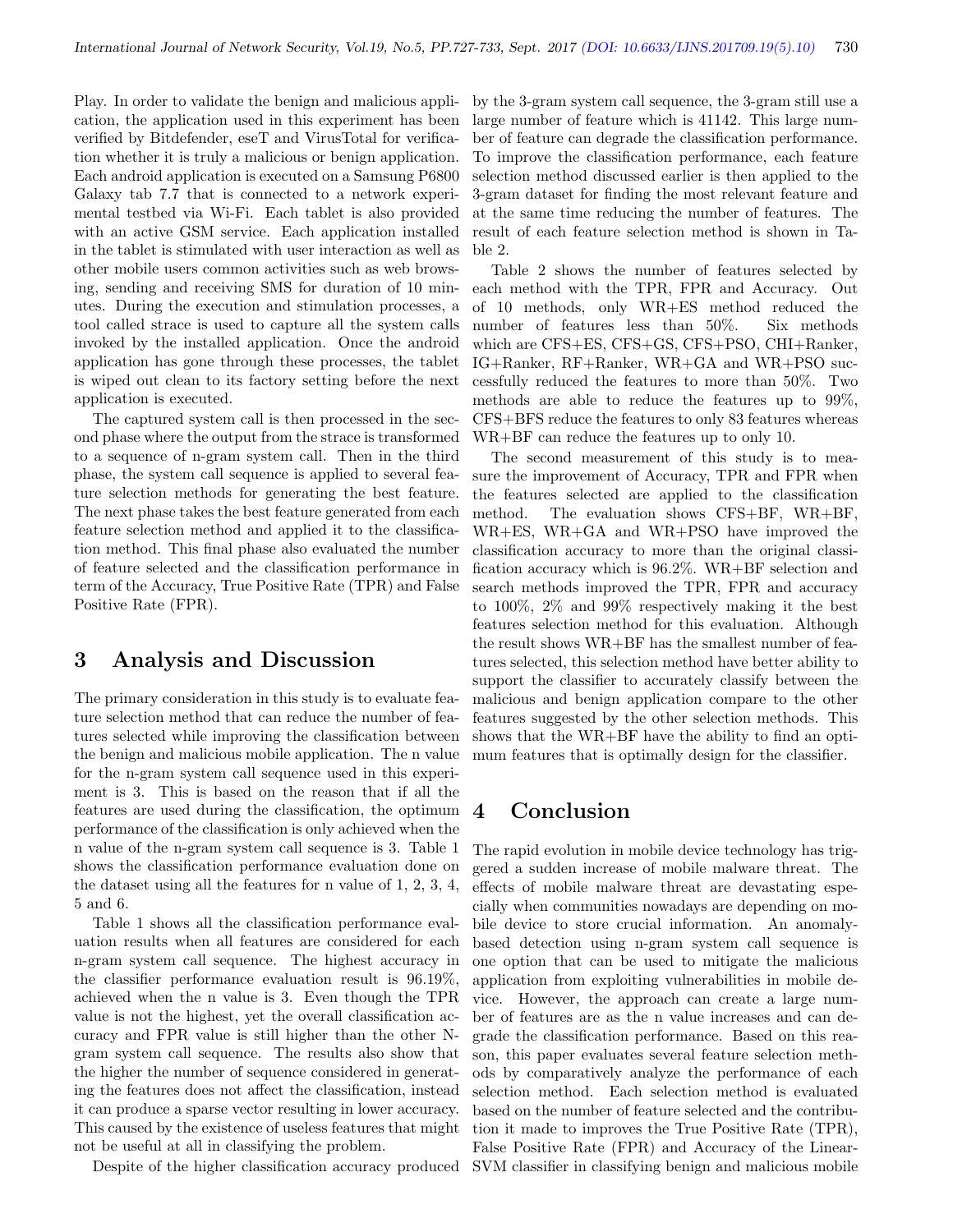| N-gram Dataset           | Number of features | TPR $(\%)$ | $FPR(\%)$ | Accuracy $(\%)$ |
|--------------------------|--------------------|------------|-----------|-----------------|
| 1-gram                   | l 11               | 96.07      | 78        | 87.08           |
| $2$ -gram                | 3631               | 96.07      | 91        | 93.51           |
| $3\text{-gram}$          | 41142              | 97.06      | 5         | 96.19           |
| $4\text{-}\mathrm{gram}$ | 186610             | 100        | 85        | 92.33           |
| 5-gram                   | 491782             | 100        | 71        | 85.59           |
| $6\text{-}gram$          | 987263             | 100        | 58        | 79.16           |

Table 1: The classifier performance evaluation result

| <b>Feature Selection</b> | Search | Number of Features | Reduce     | TPR  | $\mid$ FPR       | Accuracy        |  |  |  |  |
|--------------------------|--------|--------------------|------------|------|------------------|-----------------|--|--|--|--|
| Method                   | Method | Selected           | Percentage | (96) | $\mathcal{C}(8)$ | $\mathscr{C}_0$ |  |  |  |  |
| None                     |        | 41142              |            | 98.0 | 6.0              | 96.2            |  |  |  |  |
|                          | ВF     | 83                 | 99.80      | 99.0 | 4.0              | 97.5            |  |  |  |  |
| CFS                      | ES     | 12872              | 68.71      | 96.1 | 6.0              | 95.1            |  |  |  |  |
|                          | GS     | 10950              | 73.38      | 96.1 | 12.0             | 92.1            |  |  |  |  |

 $CHI(50\%)$  Ranker 20572 50.00 98.0 6.0 96.0  $\mathrm{IG}(50\%)$  Ranker 20572 50.00 98.0 6.0 96.0  $\mathrm{RF}(50\%)$  Ranker 20572 60.00 99.0 6.0 95.0

WR GA 17490 57.49 99.0 3.0 98.0

Table 2: The feature selection method performance evaluation result

malware application. The selection method evaluated in this paper are Correlation-based Feature Selection (CFS), Chi Square (CHI), Information Gain (IG), ReliefF (RF) and wrapper (WR) method with a Linear SVM classifier (WR). CFS and wrapper evaluator are match with four search method namely BestFirst (BF), Evolutionary Search (ES), Genetic Search (GS) and Particle Swarm Optimization (PSO) search whereas CHI, IG and RF are match with Ranker method. Each feature generated by the selection method is then applied to a Linear-SVM classifier for TPR, FPR and Accuracy. The evaluation shows an increase in accuracy for all the features generated by the feature selection algorithm and WR-BF generated the smallest number of feature while having an accuracy of 99% and small FPR of 2%. This shows that WR+BF have the ability to find and optimum features to be used in the classifier. Moreover, the result also shows that it is possible to improve the detection performance even though the features selection used in the classifier is reduced. This small number of feature can help reduce the size of log collection in the mobile device. In the near future, the method presented in this paper may be potentially applied to develop an android malware detection that can address the limitation and constrain of mobile devices environment especially on the storage, memory and power consumption usage.

#### Acknowledgments

PSO | 10495 | 74.49 | 96.1 | 14.0 | 91.1

BF 10 99.98 100.0 2.0 99.0 ES 23773 42.22 98.0 3.0 97.5

PSO 16874 58.99 99.0 3.0 98.0

The authors would like to thank INSFORNET Research Group of Universiti Teknikal Malaysia Melaka (UTeM) for the financial support under the Fundamental Research Grant Scheme with Project No. FRGS/1/2015/ICT04/UTeM/02/F00290.

#### References

- [1] K. J. Abela, J. R. D. Alas, D. K. Angeles, R. J. Tolentino, and M. A. Gomez, "Automated malware detection for android: Amda," in The Second International Conference on Cyber Security, Cyber Peacefare and Digital Forensic (CyberSec'13), pp. 180–188, 2013.
- [2] B. Arslan, S. Gunduz, and S. Sagiroglu, "A review on mobile threats and machine learning based detection approaches," in 4th IEEE International Symposium on Digital Forensic and Security (ISDFS'16), pp. 7– 13, 2016.
- [3] A. L. Blum and P. Langley, "Selection of relevant features and examples in machine learning," Artificial Intelligence, no. 97, pp. 245–271, 1997.
- [4] T. B. Assaleh, V. Keselj, and R. Sweidan, "N-gram based detection of new malicious code," in Proceedings of The 28th IEEE Annual International Computer Software and Applications, pp. 41–42, Hong Kong, Sept. 2004.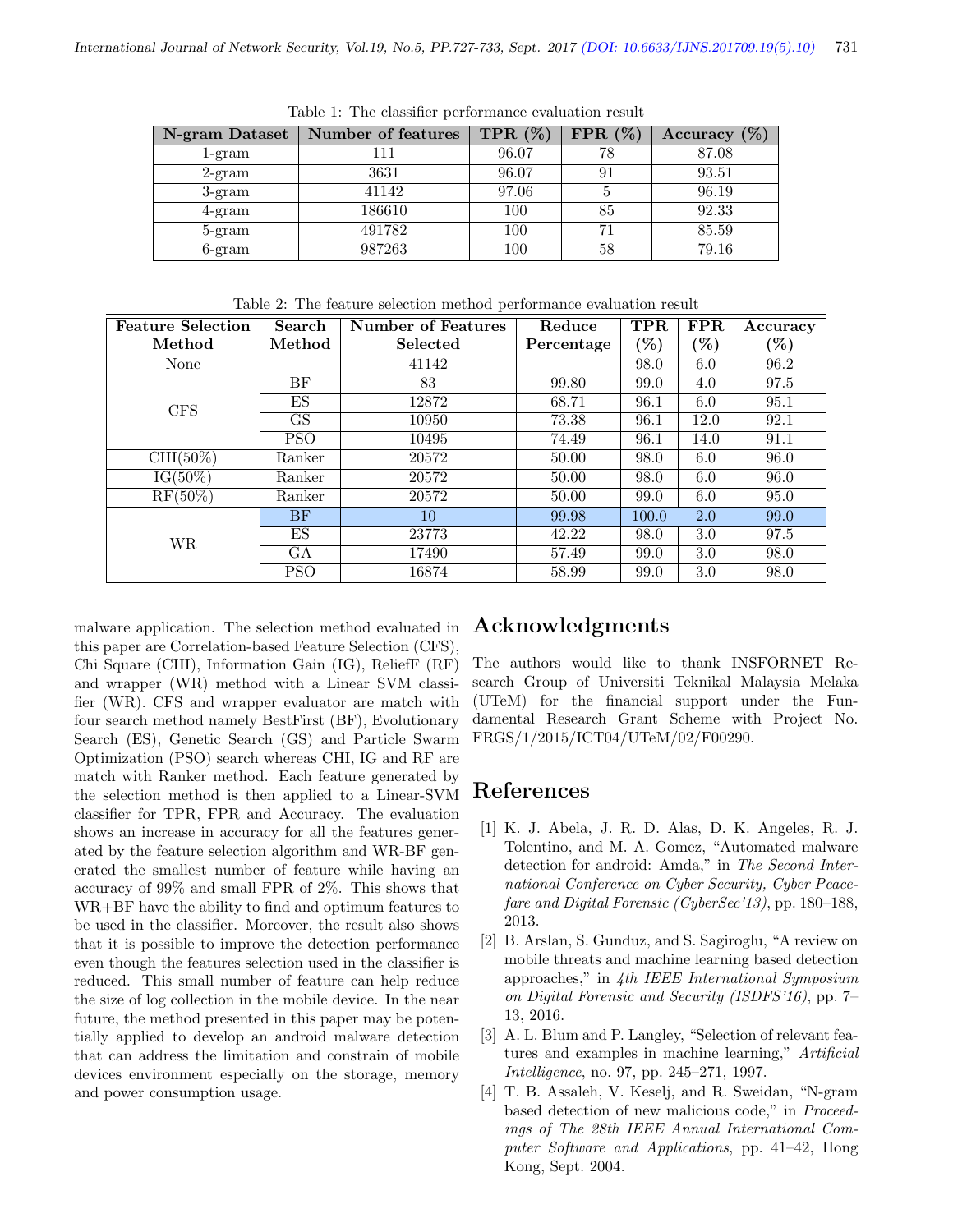- [5] I. Burguera, U. Zurutuza, and S. Nadjm-Tehrani, "Crowdroid: Behavior-based malware detection system for android," in Proceedings of the 1st ACM Workshop on Security and Privacy in Smartphones and Mobile Devices, pp. 15–26, 2011.
- [6] G. Canfora, A. D. Lorenzo, E. Medvet, F. Mercaldo, and C. A. Visaggio, "Effectiveness of opcode n-grams for detection of multi family android malware," in 10th IEEE International Conference on Availability, Reliability and Security (ARES'15), pp. 333–340, 2015.
- [7] W. B. Cavnar and M. T. John, "N-gram-based text categorization," Ann Arbor MI 48113.2, vol. 48113, no. 2, pp. 161–175, 1994.
- [8] M. Dash and H. Liu, "Feature selection for classification: Intelligent data analysis," Intelligent Data Analysis, vol. 1, no. 1, pp. 131–156, 1997.
- [9] G. Dini, F. Martinelli, A. Saracino, and D. Sgandurra, "Madam: A multi-level anomaly detector for android malware," in International Conference on Mathematical Methods, Models, and Architectures for Computer Network Security, pp. 240–253, 2012.
- [10] F. Fernández-Gutiérrez, J. I. Kennedy, S. Zhou, R. Cooksey, M. Atkinson, and S. Brophy, "Comparing feature selection methods for high-dimensional imbalanced data: Identifying rheumatoid arthritis cohorts from routine data," in IEEE International Conference on Industrial Engineering and Systems Management (IESM'15), pp. 236–241, 2015.
- [11] C. Funk and M. Garnaeva, Kaspersky Security Bulletin 2013. Overall Statistics for 2013, Technical Report, Kaspersky, 2013.
- [12] T. Isohara, T. Keisuke, and K. Ayumu, "Kernelbased behavior analysis for android malware detection," in Seventh IEEE International Conference on Computational Intelligence and Security (CIS'11), pp. 1011–1015, 2011.
- [13] D. Jurafsky and H. M. James, Speech & Language Processing, India: Pearson Education, 2000.
- [14] K. Kira and A. R. Larry, "A practical approach to feature selection," in Proceedings of The Ninth International Workshop on Machine Learning, pp. 249– 256, Scotland, UK, July 1992.
- [15] R. Kohavi and H. J. George, "Wrappers for feature subset selection," Artificial Intelligence, vol. 97, no. 1, pp. 273–324, 1997.
- [16] H. Liu and H. Motoda, Feature Extraction, Construction and Selection: A Data Mining Perspective (2nd printing), Boston: Kluwer Academic Publishers, 2001.
- [17] L. P. Mariantonietta, F. Martinelli, and D. Sgandurra, "A survey on security f or mobile devices," IEEE Communications Surveys & Tutorials, vol. 15, no. 1, pp. 446–471, 2013.
- [18] M. Z. Mas'ud, S. Sahib, M. F. Abdollah, S. R. Selamat, R. Yusof, and R. Ahmad, "Profiling mobile malware behaviour through hybrid malware analysis

approach," in 9th International Conference on Information Assurance and Security (IAS'13), pp. 78–84, 2013.

- [19] M. Z. Masud, S. Sahib, M. F. Abdollah, S. R. Selamat, and R. Yusof, "Android malware detection system classification," Research Journal of Information Technology, vol. 6, no. 4, pp. 325–341, 2014.
- [20] McAfee, Mcafee Labs Threats Report 2015, Technical Report, McAfee, 2015.
- [21] R. Moskovitch, D. Stopel, C. Feher, N. Nissim, N. Japkowicz, and Y. Elovici, "Unknown malcode detection and the imbalance problem," Journal in Computer Virology, vol. 5, no. 4, pp. 295–308, 2009.
- [22] S. Nagaprasad, T. R. Reddy, P. V. Reddy, A. V. Babu, and B. VishnuVardhan. "Empirical evaluations using character and word n-grams on authorship attribution for telugu text,". in Intelligent Computing and Applications, pp. 613–623, 2015.
- [23] S. F. Pratama, A. K. Muda, Y. H. Choo, and N. A. Muda, "A comparative study of feature selection methods for authorship invarianceness in writer identification," International Journal of Computer Information Systems and Industrial Management Applications, vol. 4, pp. 467–476, 2012.
- [24] M. Ren and S. Kang, "Document classification using n-gram and word semantic similarity," International Journal of u-and e-Service, Science and Technology, vol. 8, no. 8, pp. 111–118, 2015.
- [25] T. Robot, Android Platform Bionic, 2014. (https://github.com/android/platform\_ bionic/blob/master/libc/SYSCALLS.TXT)
- [26] A. Shabtai, M. Robert, F. Clint, D. Shlomi, and E. Yuval, "Detecting unknown malicious code by applying classification techniques on opcode patterns," Security Informatics, vol. 1, no. 1, pp. 1–22, 2012.
- [27] X. Xi, F. Peng, X. Xianni, J. Yong, L. Qing, and L. Runiu, "Two effective methods to detect mobile malware," in 4th International Conference on Computer Science and Network Technology (ICC-SNT'15), vol. 1, pp. 1041–1045, 2015.
- [28] Y. Zhou and J. Xuxian, "Dissecting android malware: Characterization and evolution," in Proceedings of The IEEE Symposium on Security and Privacy (SP'12), pp. 95–109, San Francisco, California, May 2012.

## Biography

Mohd Zaki Mas'ud is a lecturer at the Universiti Teknikal Malaysia Melaka, Malaysia and current pursuing his PhD study in Malware Analysis. His research interest include network forensic, cyber terrorism, intrusion detection, network security , network management and penetration testing.

Shahrin Sahib received the Bachelor of Science in Engineering, Computer Systems and Master of Science in Engineering, System Software in Purdue University